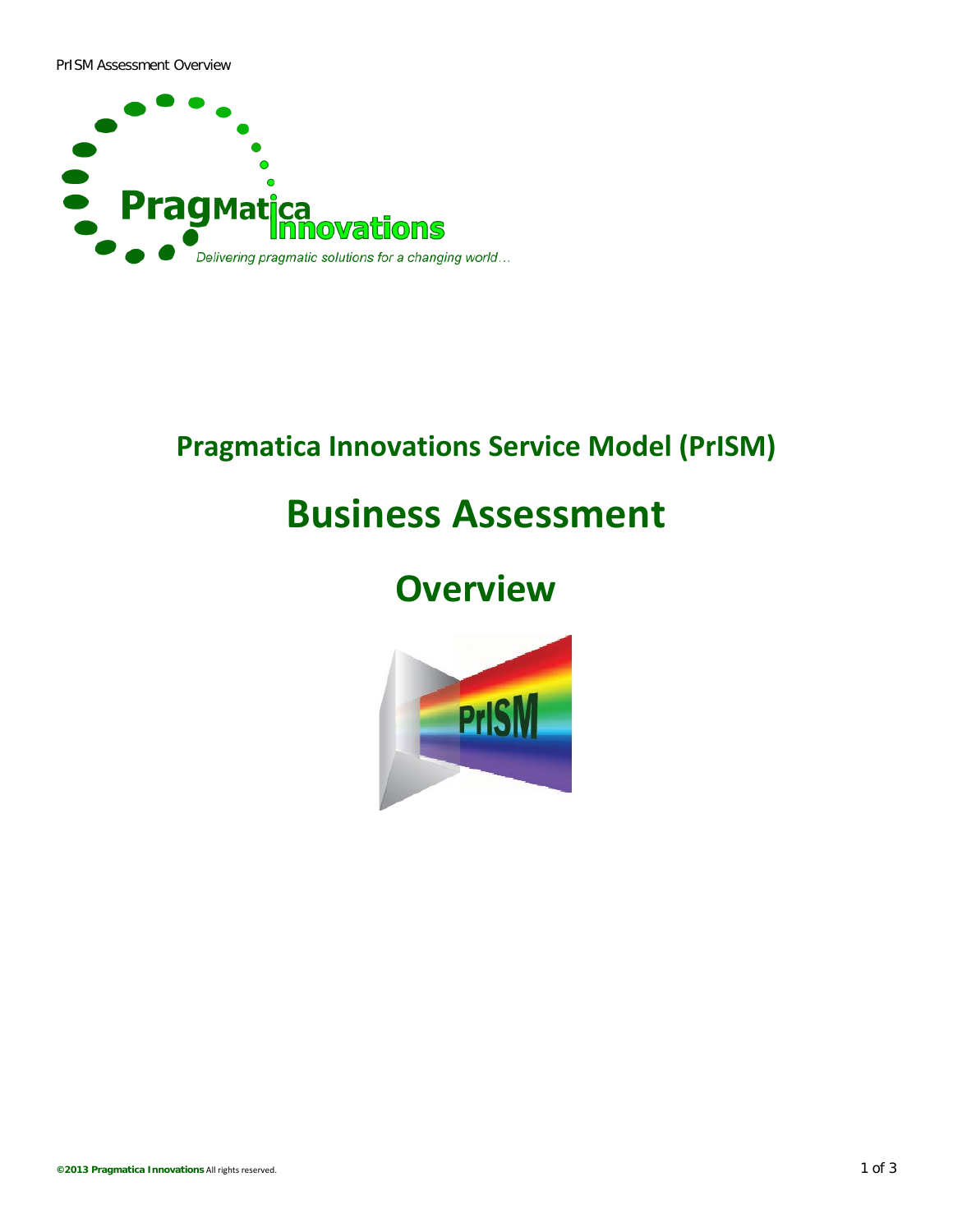The assessment shows what information is available to do work, not how well the work is being done. Process improvement efforts benefit by insight into a standard naming structure, quantity and nature of available information. The establishment of an information structure based on the services allows process improvement to concentrate on the production of types of information in addition to focusing on how to accomplish a set of tasks. *This ensures the information produced is usable by other processes and not just efficiently produced.*





visit the website at www.go-prism.com/Assessment to get your free business back office assessment today.

Information is evidenced by content – the physical and digital objects that are located in the office and in the systems used by the services. All businesses use similar forms, documents and records for a particular service area. For example, Human Resources will always have employee record content in some form. Information maturity and performance is based on what service is being performed, at what level detail in the model, with what content and in what form either physical or digital.

The kinds of objects associated with each service are universal, but the mix of the physical and digital objects is business specific. Certain industries are going to be "paper offices" for the near future despite an overall trend to move to digital work. The "digital office" or "paperless office" will elude them because their partners lack the ability to exchange digital information or there is a legal requirement to create or retain paper documentation.

The back office service areas provide a business with controls (Strategy, Compliance) and mechanisms (Finance, Communication, Human Resources, System Resources) to continuously sustain (Administration) thier operations. Businesses produce outputs of tangible products, provide intangible services and many offer a combination. The nature of the industry along with the business mix of outputs will influence the type and content of information managed by a business.

In the Pragmatica Innovations Service Model (PrISM) every business sustains its operations through the resources and guidance provided from the back office in the form of "services". The model organizes them into Compliance, Human Resources, Administration, System Resources, Communication and Strategy. These categories describe *a hierarchy of work and associated information representing over 130 back office services*.

**©2013 Pragmatica Innovations** All rights reserved. 2 of 3 PrISM may be used as an assessment tool to understand the information a business uses. Information management is foundational to the performance of the back office services. The PrISM assessment uses the upper layers, about one third of the PrISM Model, to support high-level analysis. When a business is compared to the model, it will establish the range of information the business manages to conduct its services.